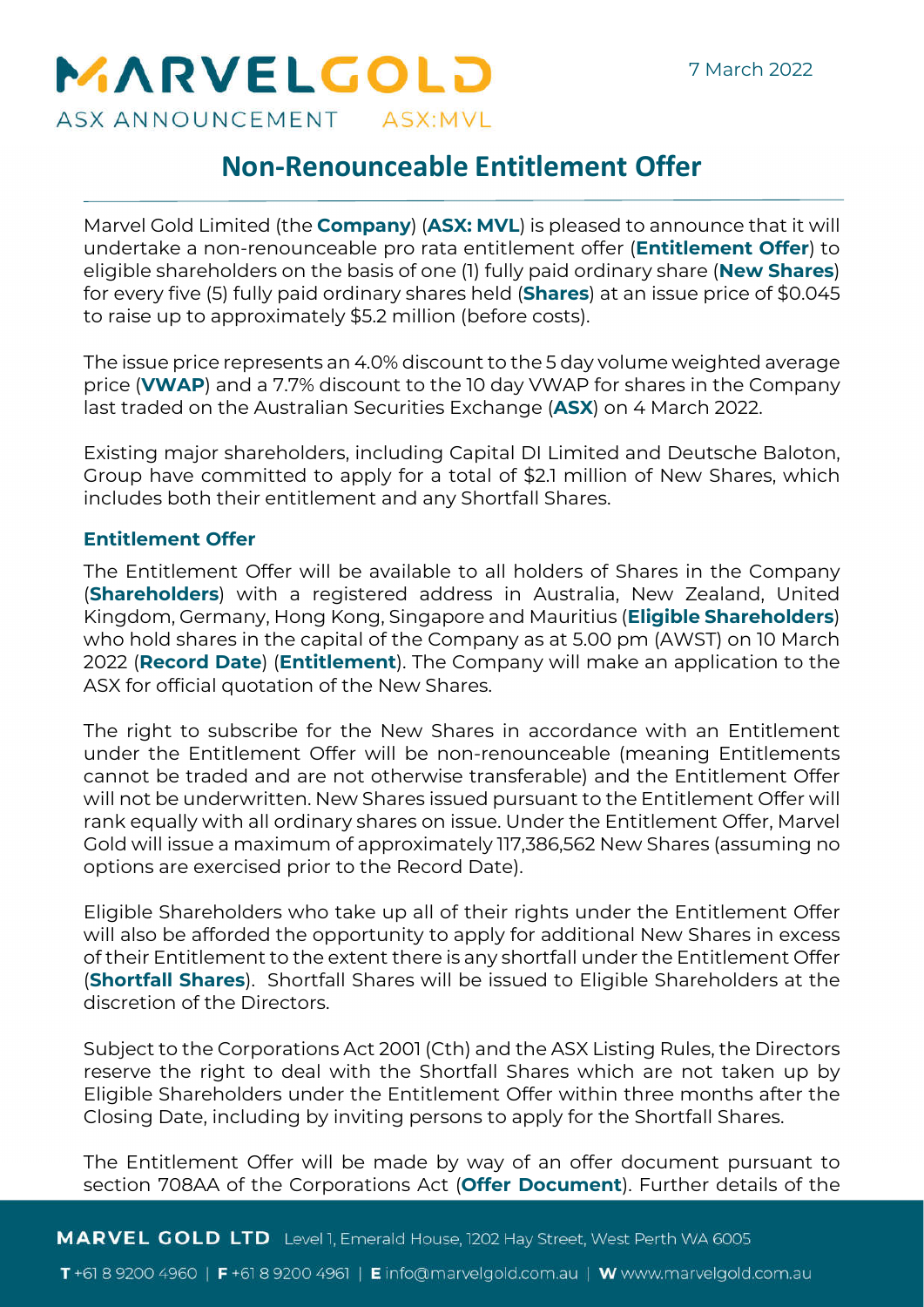Entitlement Offer will be contained in the Offer Document to be released to the market shortly. Eligible Shareholders should consider the Offer Document carefully before deciding whether to participate in the Entitlement Offer and consult with their professional advisors if they have any queries.

## **Use of Funds**

Proceeds from the Entitlement Offer will be used to complete the current aircore and auger drilling programs at Tabakorole. In addition, a large number of assays from the ongoing auger and aircore drilling programs at Tabakorole are outstanding and therefore future work is dependent on these results. The Company also anticipates carrying out initial reconnaissance auger drilling campaigns at Kolondieba and Yanfolila and for working capital.

#### **Indicative Timetable**

| <b>Event</b>                                                                               | Date          |  |  |
|--------------------------------------------------------------------------------------------|---------------|--|--|
| Entitlement Offer announced                                                                | 7 March 2022  |  |  |
| 'Ex' Date                                                                                  | 9 March 2022  |  |  |
| <b>Record Date</b>                                                                         | 10 March 2022 |  |  |
| Offer Document lodged with ASX                                                             | 15 March 2022 |  |  |
| Offer Document and Entitlement and Acceptance<br>Forms despatched to Eligible Shareholders | 15 March 2022 |  |  |
| <b>Opening Date</b>                                                                        | 15 March 2022 |  |  |
| Closing Date                                                                               | 24 March 2022 |  |  |
| Securities quoted on a deferred settlement basis                                           | 25 March 2022 |  |  |
| Issue of New Shares and despatch of holding<br>statements                                  | 31 March 2022 |  |  |
| Commencement of trading of New Shares                                                      | 1 April 2022  |  |  |

*This timetable is indicative only and subject to change. Subject to the Corporations Act 2001 (Cth) and the ASX Listing Rules, the Directors of the Company reserve the right to vary these dates, including the closing date of the Entitlement Offer, without prior notice. The Directors also reserve the right not to proceed with the whole or part of the Entitlement Offer at any time prior to allotment. In that event, application money will be returned without interest.* 

*This announcement has been approved for release by the Company's board of diso reser<br>also reser<br>prior to al<br>This anne<br>directors.* 

**ASX:MVL**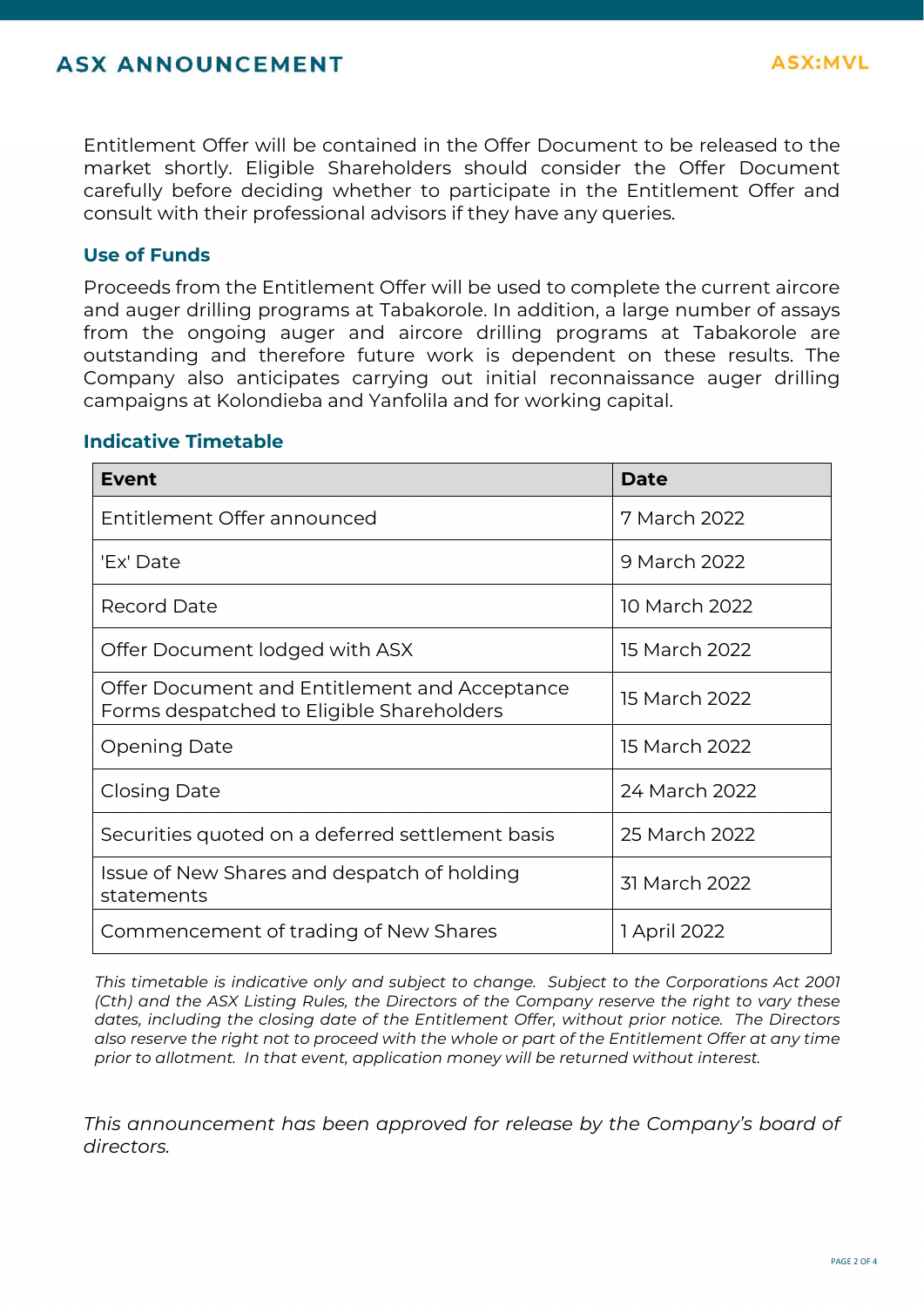# **ASX ANNOUNCEMENT**

**CHRIS VAN WIJK Managing Director For further information, please contact: Chris van Wijk – Managing Director Tel: +61 8 9200 4960**

For more information, visit www.marvelgold.com.au.